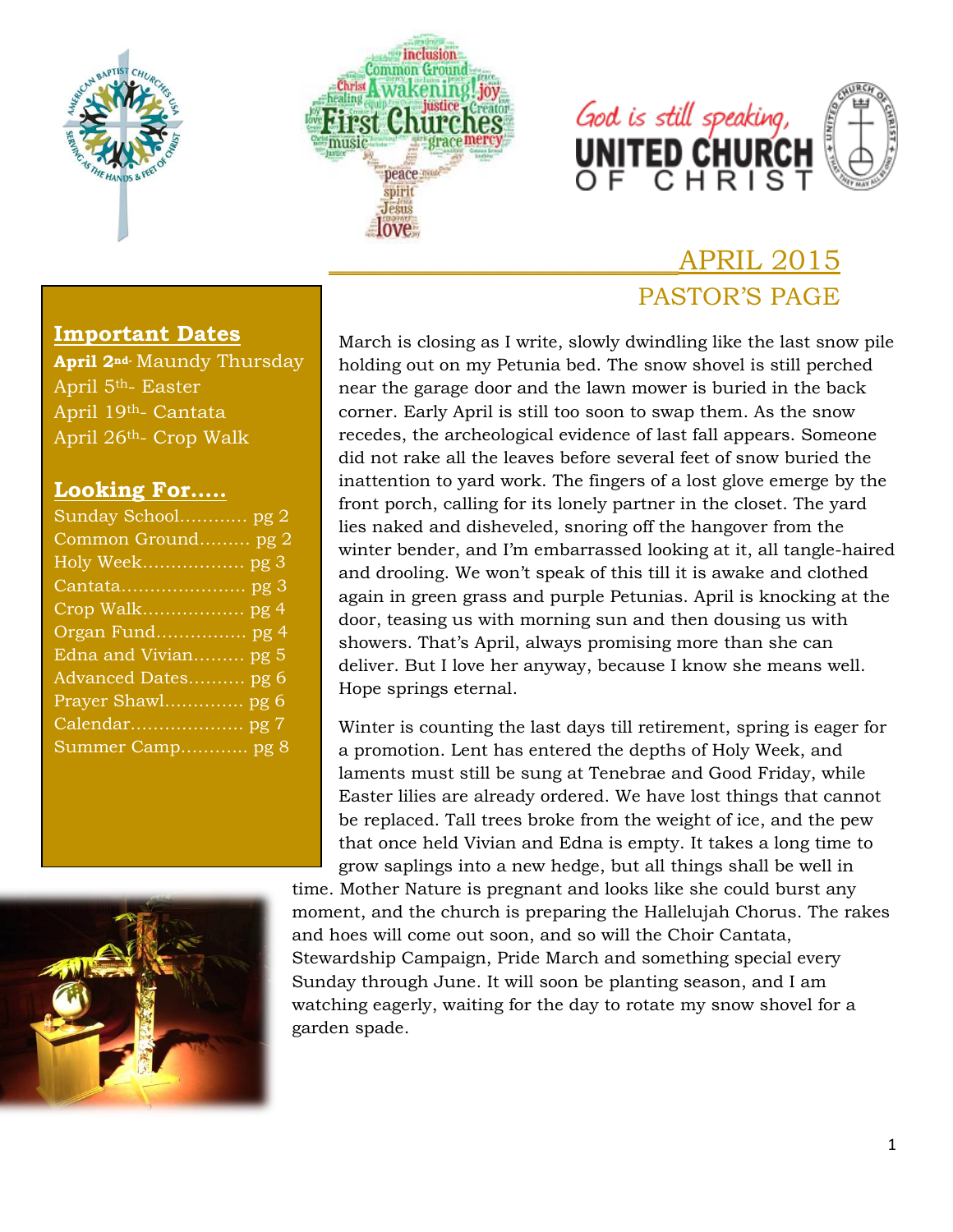# **ASSOCIATE PASTOR'S PAGE**

## **SPECIAL COMMON GROUND APRIL 16TH**

At Common Ground we always let the kids know they are welcome to be as much a part of the service as they would like, but that it's also ok to play around the edges of worship. On April 16th our worship will be geared with an eye toward keeping children fully engaged throughout the service and even give them an opportunity to lead certain parts. But parents, please know you'll be welcome to be as much a part of the service as you like, and there will be quiet activities set up for you around the room if need be ; ).



In all seriousness, I think this gathering will appeal to people of all ages as we explore issues of faith and doubt and we hope you'll bring your whole family.



## **LAST CHANCE TO TEACH SUNDAY SCHOOL**

Yes, we need Sunday School teachers for the months of April, May and June. Many of you have given of your time to come and teach and I am deeply grateful. If you haven't had a chance to help out in this way, come on down and visit us one Sunday. You may be surprised and even kind of excited about the prospect of teaching, and it's a wonderful way to give to the church and help us strengthen our community overall. Please let Pastor Sarah know if you'd be able to help us out for a month or even 2.

Thank you everyone. Our children's ministry is thriving because of you!

Pastor Sarah

#### **UPCOMING EVENTS FOR TEENS**

#### Teen Movie Night

(ages 11 and up) Friday April 10th 6-8:30pm

Our joint Youth Group will gather for pizza and a movie on the big screen in our church parlor. Movie TBD, and we're open to suggestions.

## **Confirmation**

June 7th 10:00am Come join us for worship as we recognize our new confirmands.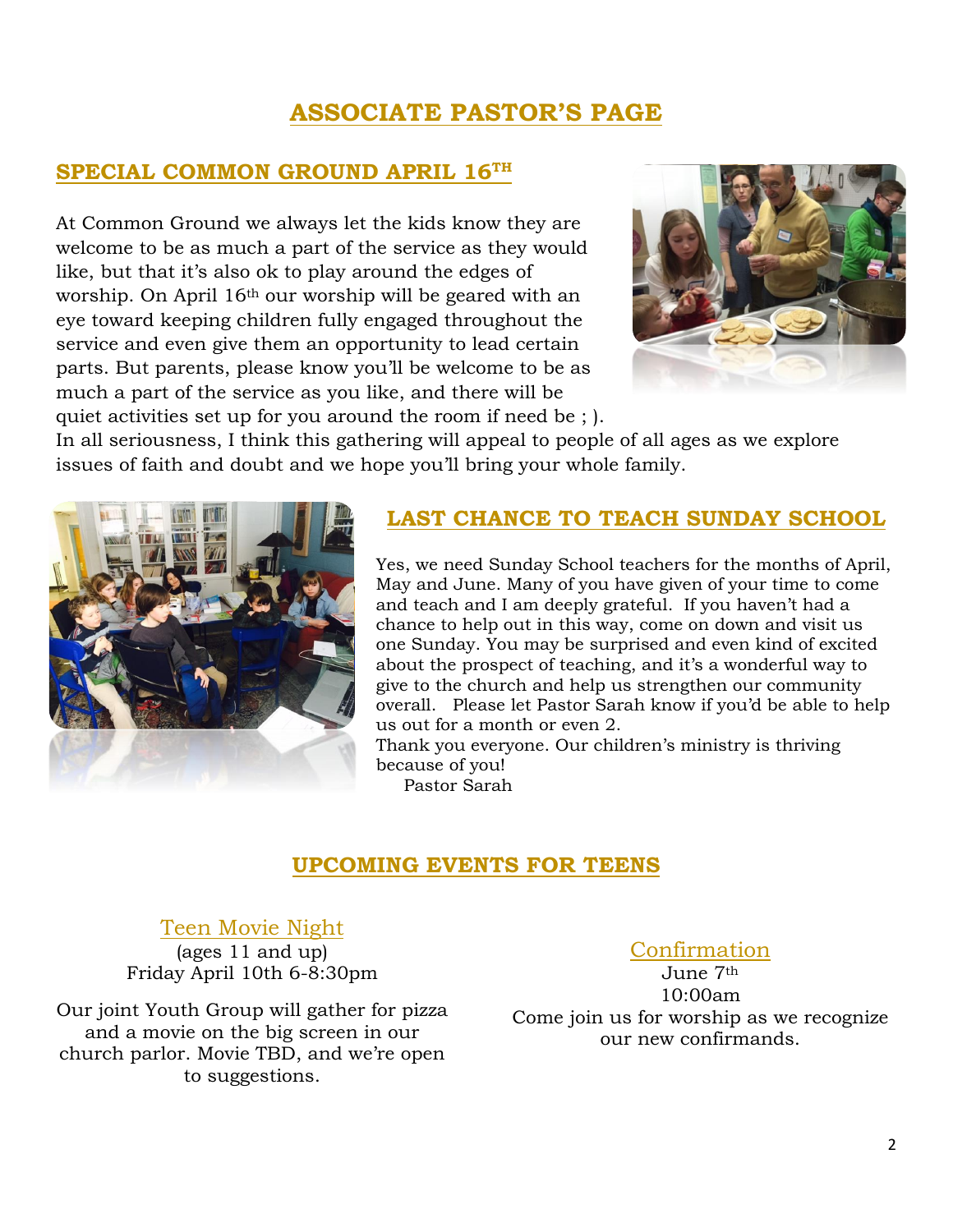## **HOLY WEEK EVENTS**

 **Maundy Thursday~** April 2nd- The First Churches Choir will join Common Ground for dinner and candlelight Tennebrae Communion at 6pm. **Good Friday~** April 3rd- Join First Churches and other Northampton Congregations for a Good Friday Ecumenical walk around Northampton. We will start at the Halligan and Daley Memorial near Hospital Hill at 12pm. **Easter~** April 5th- 10am worship service. Please bring brightly colored flowers to adorn our Easter Cross.

# **34th ANNUAL PRIDE PARADE!!!!**



#### 34th Annual LGBT Parade and Pride event **May 2, 2015 12pm-5pm Rain or Shine** THREE County Fairgrounds ~ Northampton, MA

First Churches will be marching with our amazing banner again this year. If you are interested in marching with us and other Open and Affirming churches, the deadline to register is April 15th. This is an extremely family friendly event, come join us to support our LGBTQ community. The parade begins in the parking lot on Hampton Ave, across from the Northampton Brewery, Gathering time is 11:00am, but you may want to come a little early to find our group and have a picture taken. Click on the NOHO PRIDE rainbows above for more information.

#### *"No matter who you are, not matter where you are on life's journey, you are welcome here."*



### **12thANNUAL CANTATA**

Please join us on Sunday, April 19th, at the morning worship service when the First Churches Choir and the Williamsburg Congregational Church Choir will join to sing "Gloria" by Antonio Vivaldi. This will be at least the 12th year that our choirs have come together to sing a major work.

Vivaldi's "Gloria" is a sunny, joyous composition and his most famous choral piece. It was composed in Venice, probably in 1715, for the choir of the Ospedale della Pieta, a home for girls (the illegitimate daughters of Venetian noblemen) where Vivaldi spent most of his career as a music teacher.

The "Gloria" was discovered in the late 1920's when it was found buried among a pile of other forgotten Vivaldi manuscripts. It was first performed in 1939 in Siena, Italy. The edition commonly in use today was published in 1957 and sung for the first time at Brooklyn College that same year.

Gretchen Burdick will be conducting the choirs. The singers will be accompanied by Cindy Naughton, flute, Barbara Wright, violin, Carol Hutter, viola, and Sally Bagg, cello. Linda West of Williamsburg and Sue Stone and Heather Williams of First Churches will be the soloists.

The choirs will also be singing the "Gloria" in Williamsburg on April 12<sup>th</sup> at their 10:00am worship service.

There will be a reception in Lyman Hall following Worship. If you are able to/interested in helping, please call or email the church office. Look for sign-up sheets in Lyman Hall!

We hope that you will be able to be with us to enjoy this special music. Dana Pasquale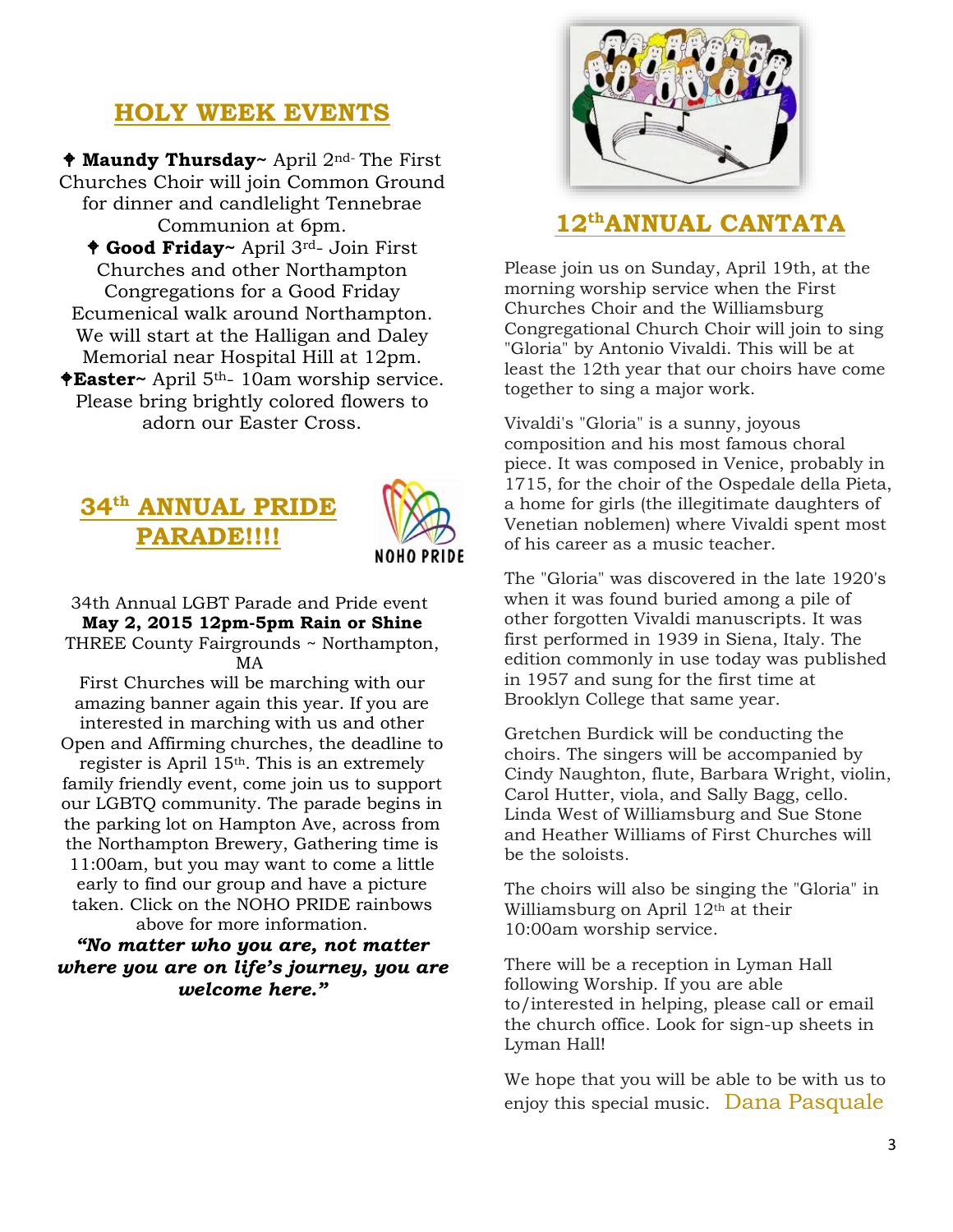# **LENTEN GREEN UPDATE**

Have you put your leaf on the Lyman Hall "Green Up For Lent" bulletin board yet? As of 3/24 that tree is enjoying an early spring, with leaves like this:

*"I use cloth shopping bags. I also buy as much local food with as little packaging as* 

*possible." "I put LED light bulbs in my house." "I use the free* composting

*at the* 



*do as many errands as possible in one car trip." "We have an Energy Star water heater and refrigerator." "I use wrapping paper for drawing paper." "I give leftovers to the dog." "I recycled all the other leaves."*

Big leaves, little leaves --- they're all green! So add yours to the tree! (It doesn't have to be different.) And come to a Peace & Justice 2ndhour on Sunday, April 19th, to hear Amanda Jacir from [CET](http://www.cetonline.org/) (Center for Ecotechnology in Bay State's Cutlery building) talk about green electricity.

# **CROP WALK 2015**

On **Sunday April 26 at 12:00**, people from several area churches and

organizations will gather at First Churches for a walk to fight hunger around the world.



Walkers will seek pledges. Of the money gathered, 75% goes to Church World Service for their efforts to address the need for stable sources of food and water around the world, disaster relief and recovery and may other efforts to improve the lot of the world's poor. 25% will be donated to Hampshire County Friends of the Homeless. To be used to combat hunger here in our community. The CROP Walk is a lot of fun for adults and children of all ages, and raises money for some of the most crippling issues we face today. Please join us! Click [here](http://www.crophungerwalk.org/northamptonma) to find out more!

From the link, folks can register as walkers, create or join a team, create a homepage for online fundraising or donate. It's very easy to do, but if anyone has questions, Sandie and I will be available at Common Ground and at church every Sunday, or by phone any time [\(413-210-0453](tel:%28413-210-0453) or [413-210-0454\)](tel:413-210-0454).

## **ORGAN FUND COMMITTEE UPDATE**

The Organ fund Committee has a bit of news to share with the congregation this month.

On Sunday March 15, Dick Purrington met with a few members in the parlor after the service to offer a visual presentation on the repairs that were needed to restore the organ. Unfortunately other activities were occurring at the same time and as a result it seems that people who might have wanted to participate had to miss the organ presentation. So a plan has been put in motion to offer this again with a bit more depth of information about this magnificent Skinner organ (as in did you know that it really is comprised of 4 organs?) to be offered on a Sunday at the end of April or early May when there will be no other gathering commitments to honor.

Also…a letter initiating the raising of funds to offset the cost of the organ repairs is being made ready to be sent out to all.

And…a few more donations have come in and the income amount for the Organ Fund currently stands at \$9175.49!!!

Quietly at work…Dana, Dick, Marcia and Peg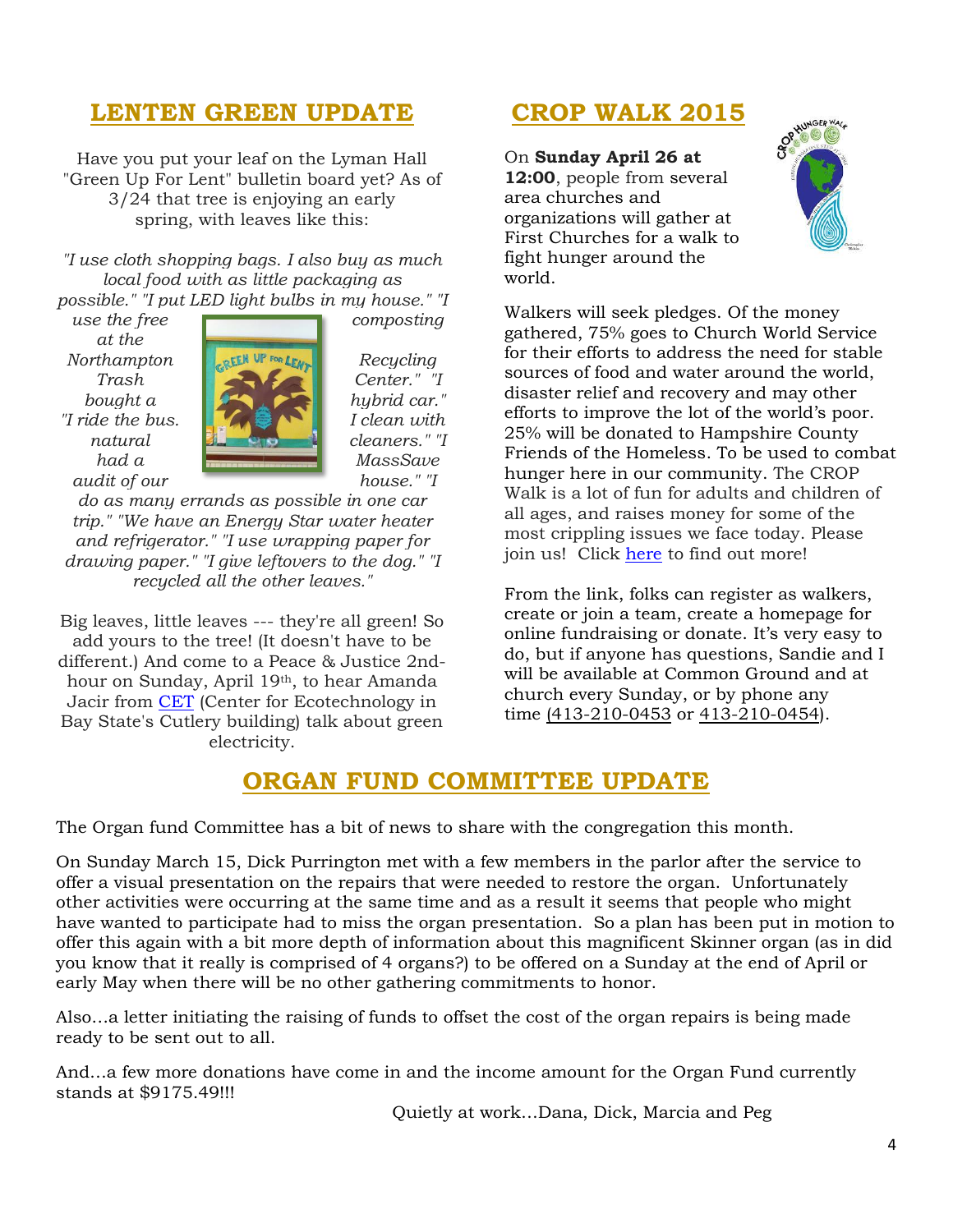

**FIRST CHURCHES OF HAMPTON LOSES PRS IN THE AN EASTMAN AND EDNA MICHALOWSKI**



March 25, 2015- The Daily Hampshire Gazette

NORTHAMPTON — For decades, Vivian Eastman and Edna Michalowski sat together in the same wooden pew at First Churches, about halfway back toward the left of the historic building's ornate sanctuary. Eastman never drove, so Michalowski usually picked her up at her Florence home to ferry her to Sunday services.

The two women died within six days of each other last month, Eastman at 98 and Michalowski at 95. And First Churches of Northampton lost two titans. "They were the oldest active people, and to lose them both in the same week felt like a real passing of an era," said the Rev. Todd Weir. Michalowski had been a church member for 70 years, and Eastman since 1974. Weir said the two women, both teenagers during the Great Depression, "had the greatest-generation energy about them," he said. Both were longtime widows who were fiercely independent, outspoken, and good friends to the end. "Edna would say her opinions out loud; she'd tell parents what they needed to do with their kids," he said. "She was very opinionated." She had raised three children as

a single mother. "Edna could fix a car and change a tire," said Weir. "She was a very independent, I'm-going-to-do-it kind of person." After a stroke 10 years ago, Michalowski was in a semi-coma for a couple of days, after which her doctor tried to break the news to her that she might not regain her mobility. Weir said Michalowski told the doctor: "Watch me," wagging her finger at him. "They were both finger-pointers," Weir said, smiling at the memory. The first thing he noticed about Eastman, a tiny woman who was always impeccably dressed, was her handshake. "I was not ready," he said. "She had the toughest handshake. It was astonishing."

While the two women were good friends, they were quite different from each other — what Weir called "our yin and yang." Eastman never went out unless she was dressed to the T, say those who knew her, while Michalowski had a more New England style of fashion. "Especially in her 90s there was no way Edna was getting in high heels," said Weir. Michalowski could be sharp-tongued, he said, while Eastman was rather proper, never going out without a dress or skirt, hosiery and heels. She liked to pour tea at special church functions. "Whenever we brought out the china, she did the pouring," said Weir….. To read the full article, click [here,](http://firstchurches.org/the-daily-hampshire-gazette-honors-vivian-and-edna/) or call the church office to get a copy.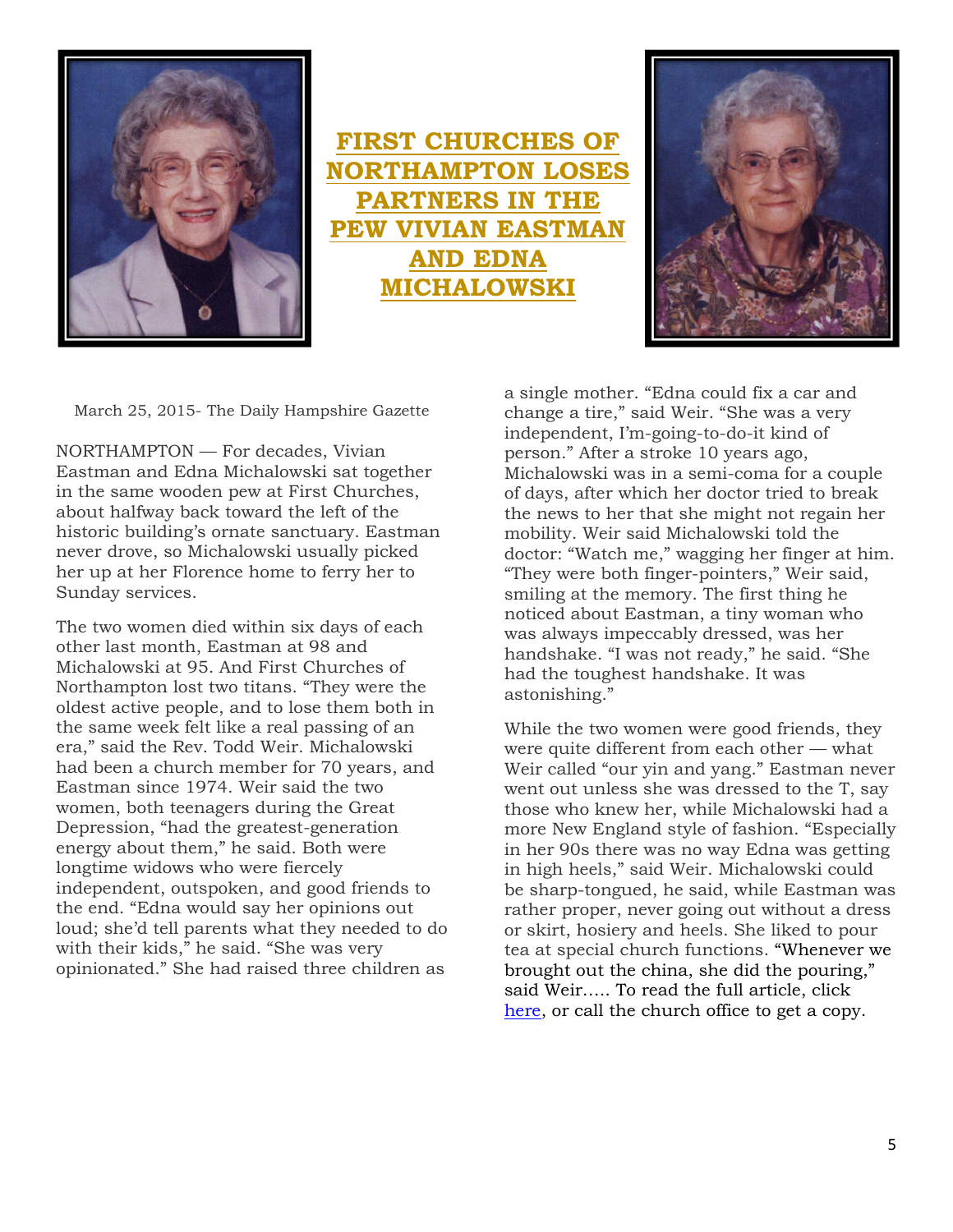# **Prayer Shawl Ministry**

Prayer Shawl groups meet on third Tuesday of the month. **Tuesday, April 21**.

Daytime Prayer Shawl group - at **1pm**, in Church Parlor: Evening Prayer Shawl group - at **6:30pm** (location to be determined)

(Note that the daytime group may be discontinued. So far it has attracted little participation.)

If you're pondering whether there's room in your busy schedule for one more thing, consider this: The Prayer Shawl ministry is intended, first, as a ministry benefitting the participants. The contemplative, purposeful nature of knitting lends it emotionally and spiritually healing properties -- just in the doing. So if you're feeling over-committed, too busy, this is a way of doing for yourself, being in community, while also participating in an activity that will produce benefit to others.



# **Looking Ahead**

**April 12** - Rev. Sarah Butuex Preaching **April 19** - Choir Cantata (Center for Ecotechnology, Second Hour) **April 26** - CROP Walk Rev. Stephanie Smith from "Cathedral in the Night", Preaching **May 3** - Pride Weekend Presenting budget after church Cathedral Meal **May 10** - Mother's Day **May 17** - Smith Graduation Weekend Haiti Mission Trip, Second Hour

- **May 24** Memorial Day Weekend Pentecost Sunday
- **May 31** New Members Trinity Sunday
- **June 7** Confirmation
- **June 14** Annual Meeting
- **June 21** Children's Sunday

# **Understanding and Healing War's Deepest Wounds:**

#### **Thursday, April 9 -** *7 p.m., Seelye Hall, #106, Smith College*

Three authors of recent books who examine war trauma and healing from different perspectives share their work and join our moderator in a discussion on the challenge that faces us all: to help our veterans come back whole to themselves, their families, and their community. The authors are **Mark Nickerson, LICSW** (*The Wounds Within: A Veteran, a PTSD Therapist, and a Nation Unprepared*), **Robert Meagher, PhD** (*Killing from the Inside Out: Moral Injury and Just War*), and **Ed Tick, PhD** (*Warrior's Return: Restoring the Soul After War*). Moderated by **Dr. Kathryn Basham**, Co-Director of PhD Program, the Smith College School for Social Work. *Veterans, military family members, members of the helping professions, the Smith College Community and the general public all are invited.*

Sponsored by the Smith College School for Social Work and the Veterans Education Project, Cosponsors include: Central Hampshire Veterans Services, Soldier's Heart, Western Mass. Veterans Outreach Project, First Churches' Peace and Justice Committee, the Unitarian Society of Northampton and Florence Social Justice Committee, Wesley United Methodist Church Council, the Amherst Unitarian Universalist Society. An event for Veterans, military families, helping professionals and the general public Call 413-253-4947 for more information.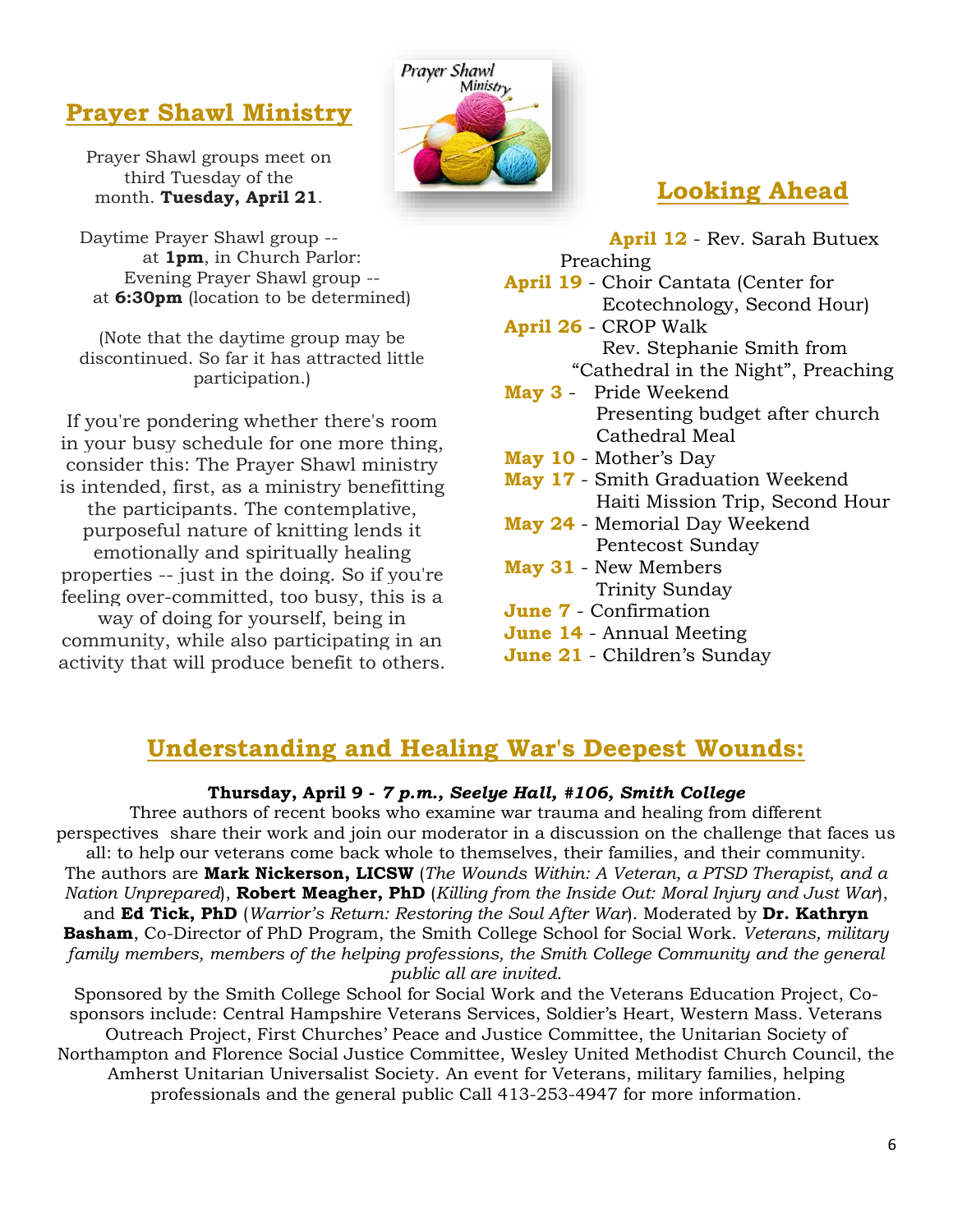



# APRIL 2015

| Sun.                                                                                                                  | Mon.                                                                                                                                         | Tue.                                                                                         | Wed.                                                                                                    | Thu.                                                        | Fri.                                                                                | Sat.                                                                    |
|-----------------------------------------------------------------------------------------------------------------------|----------------------------------------------------------------------------------------------------------------------------------------------|----------------------------------------------------------------------------------------------|---------------------------------------------------------------------------------------------------------|-------------------------------------------------------------|-------------------------------------------------------------------------------------|-------------------------------------------------------------------------|
|                                                                                                                       |                                                                                                                                              |                                                                                              | 1.                                                                                                      | 2.                                                          | 3.                                                                                  | 4.                                                                      |
|                                                                                                                       |                                                                                                                                              |                                                                                              | 7:00 Deacons                                                                                            | 5:30 Common<br>Ground<br><b>MAUNDY</b><br><b>THURSDAY</b>   | 7:00 Choir<br>Practice<br>& Kathy Felton<br><b>GOOD FRIDAY</b>                      | & Eric Umberger                                                         |
| 5.                                                                                                                    | 6.                                                                                                                                           | 7.                                                                                           | 8.                                                                                                      | 9.                                                          | 10.                                                                                 | 11.                                                                     |
| 10:00 Worship<br><b>No Sunday School</b><br>5:00 Cathedral in<br>The Night<br><b>EASTER</b>                           | 12:00 Bible<br>Study<br>Last Cot Shelter<br>Meal of the<br>Season<br><sub>ů</sub> Cristiano<br>Corsello<br><sub>ů</sub> Alice<br>Wondolowski | 12:00 Peace Vigil<br><sub>ů</sub> Genevive Dole                                              | <b>&amp; Bruce Weinraub</b>                                                                             | 7:00<br>Understanding<br>and Healing Wars<br>Deepest Wounds | 6:00 Movie Night<br>7:00 Choir<br>Practice in<br>Sanctuary<br><b>Arts Night Out</b> |                                                                         |
| 12.                                                                                                                   | 13.                                                                                                                                          | 14.                                                                                          | 15.                                                                                                     | 16.                                                         | 17.                                                                                 | 18.                                                                     |
| 10:00 Worship &<br><b>Sunday School</b><br>11:40 Bell Choir<br><b>5:00 CITN</b>                                       | 12:00 Bible<br>Study<br>7:00 Peace &<br>Justice                                                                                              | 12:00 Peace Vigil<br>1:00 Prayer Shawl<br>Ministry, Parlor                                   | 12:30 Finance<br>6:30 Trustees<br>6:30 Missions                                                         | 5:30 Common<br>Ground                                       | 7:00 Choir<br>Practice                                                              | 8:30 SHOW-<br><b>TABCOM</b><br><b>&amp; Brittany</b><br>Williams-Murphy |
| 19.                                                                                                                   | 20.                                                                                                                                          | 21.                                                                                          | 22.                                                                                                     | 23.                                                         | 24.                                                                                 | 25.                                                                     |
| 10:00 Worship &<br><b>Sunday School</b><br><b>CANTATA</b><br>11:40 Bell Choir<br><b>5:00 CITN</b>                     | 12:00 Bible<br>Study<br><b>May Messenger</b><br><b>Items Due</b>                                                                             | 12:00 Peace Vigil<br>1:00 & 6:30<br>Prayer Shawl<br>1-8:00 Photo<br>Directory<br>photographs | 5:00 Christian Ed<br>7:00 Council<br>7:00 Welcome &<br>Outreach<br><b>Å</b> Rebecca<br><b>Uttormark</b> | 12:30 Dorcas<br>Luncheon- at<br>Brewmaster's                | 6:00 Sean Elligers<br><b>Trumpet Recital</b><br>7:00 Choir<br>Practice              |                                                                         |
| 26.                                                                                                                   | 27.                                                                                                                                          | 28.                                                                                          | 29.                                                                                                     | 30.                                                         |                                                                                     |                                                                         |
| 10:00 Worship &<br><b>Sunday School</b><br>11:40 Bell Choir<br><b>5:00 CITN</b><br>of Rev. Clare<br><b>Overlander</b> | 12:00 Bible<br>Study<br><sub>ů</sub> Ned Judd                                                                                                |                                                                                              |                                                                                                         |                                                             |                                                                                     |                                                                         |